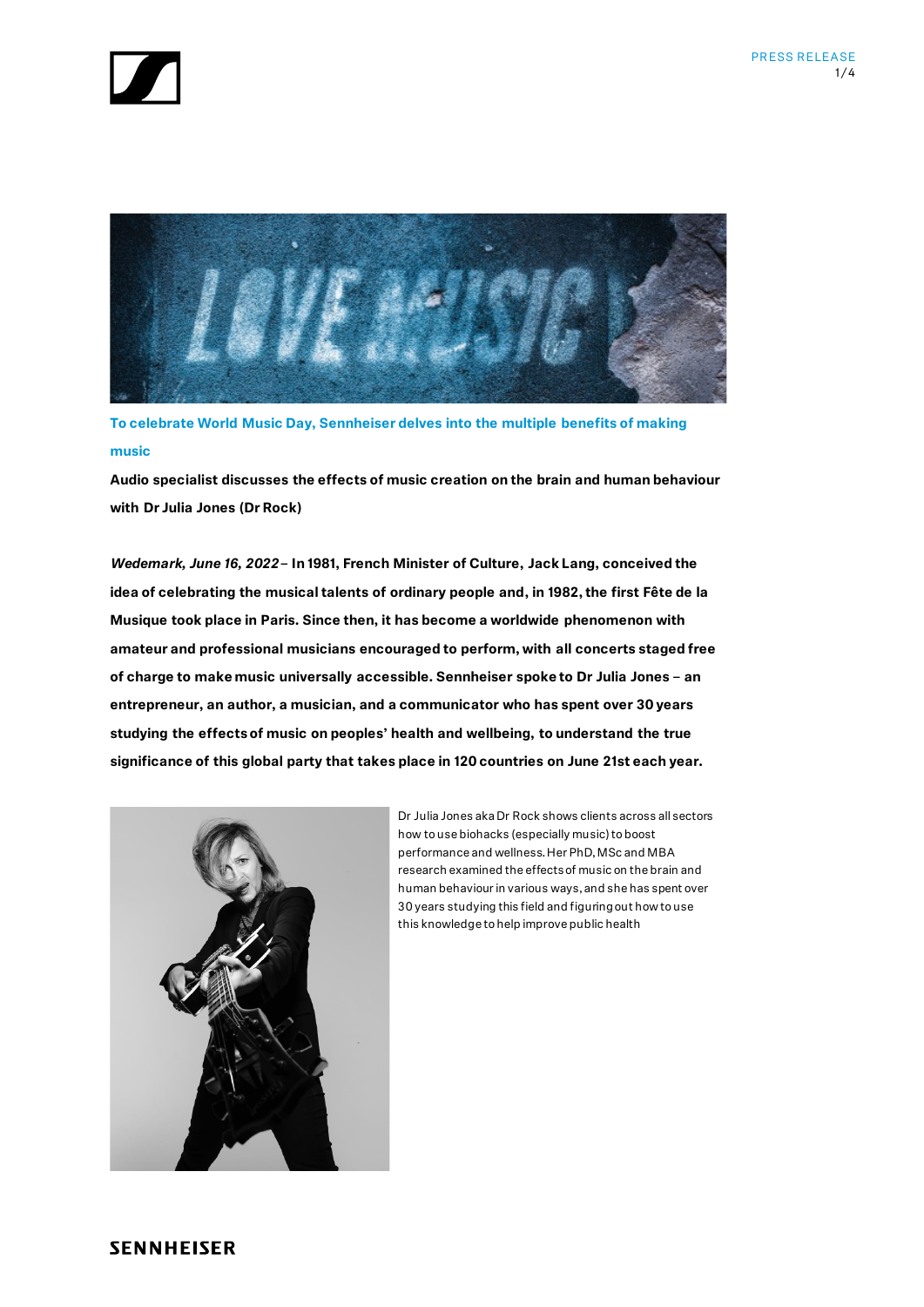

"The health benefits associated with music engagement is well documented and the body of evidence has grown significantly over the past decade," says Jones. "This has been accompanied by official recognition by government bodies, the music industry and the World Health Organisation.

"Music is being recognised as much more than mere entertainment. The soundwaves and vibrations absorbed by us during listening (and created by us during singing) trigger action potentials that electro-chemically activate almost all regions of our brain."

Jones notes that health benefits that have been identified include pain management, mood regulation, decreased agitation, improved posture, improved cognitive health, boosted selfesteem, increased lung function, improved sleep quality and positive neuroplasticity (to name just a few).

The health benefits associated with music engagement is well documented and the body of evidence has grown significantly over the past decade, according to Dr Julia Jones



"The act of creation and composition also delivers profound health benefits," she continues. "Creativity has been the subject of increasing attention by researchers in recent years. Unlike some tasks there is no specific brain region that drives creativity. It involves multiple brain circuits on both sides of the brain."

Allowing our mind wandering network (known as 'default mode') to engage enables us to be particularly creative and generate original ideas. The human brain is the most complex structure so far found in the known universe. Exactly how it composes music remains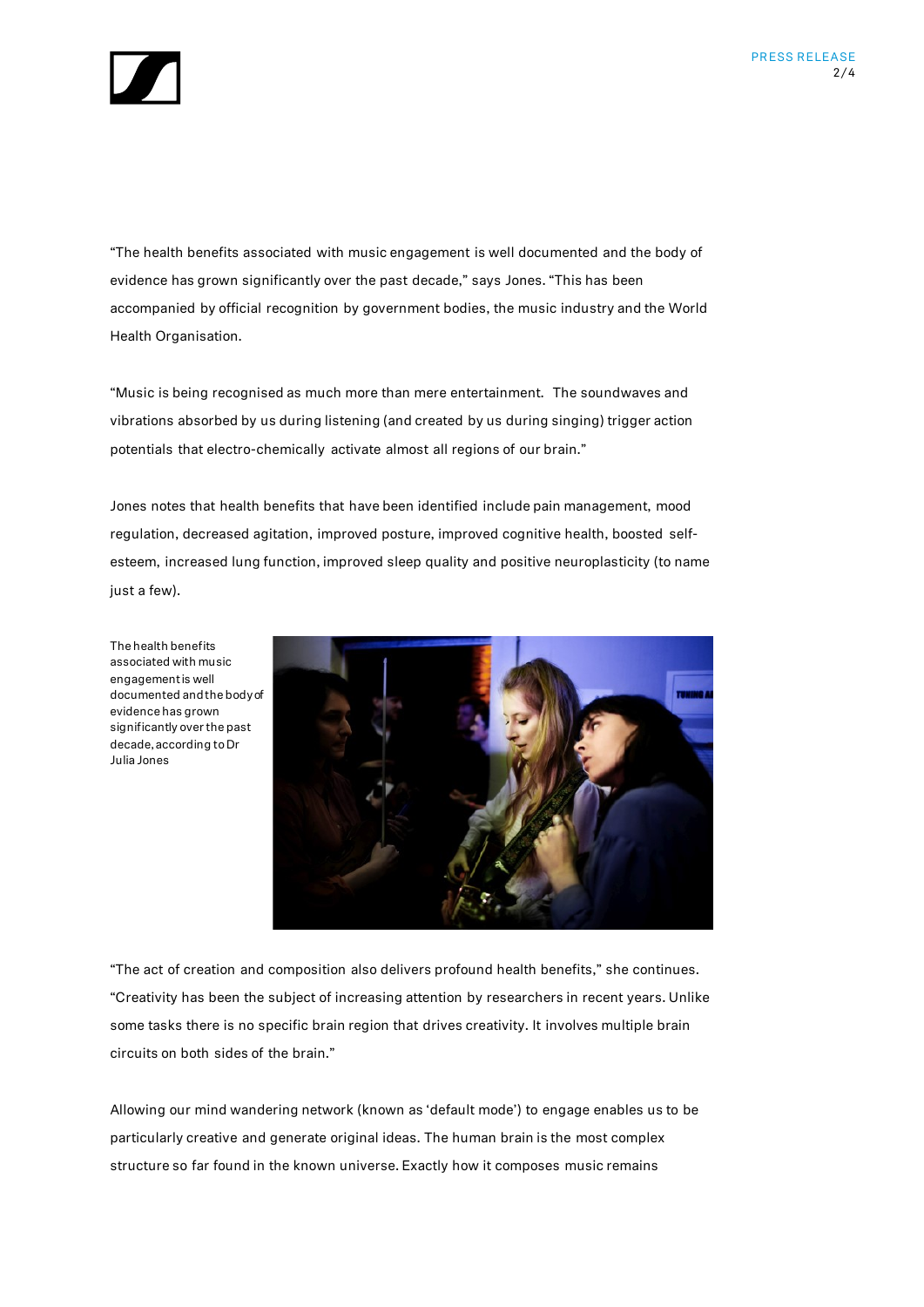

somewhat of a mystery but the rise in fMRI (functional magnetic resonance imaging) studies in recent years is giving some fascinating insights. Functional MRI scans provide a real-time insight into the activity in brain regions during a task.

"It's becoming evident that as a professional musician or composer you are building and maintaining a brain that is highly networked," Jones adds. "This is known as plasticity and maintaining this high density of brain connections throughout life helps reduce the risk of cognitive decline."



Composing outside of your comfort zone also helps give those brain circuits an extra workout

Composing outside of your comfort zone also helps give those circuits an extra workout. For example, composing on an instrument on which you're less skilled, or in a genre that is outside of your usual style. These things help push your creative brain into new gears, forcing it to make new connections.

Listening back to those compositions (or any compositions) provide additional health and wellness effects. Our brainwaves synchronise when listening to music. This means we can manipulate their intensity. This is one of the reasons that makes music such a superb biohack for stress and focus.

Listening back to a composition that pleases you produces additional emotional responses and can trigger mood modulating brain chemicals. Likewise listening back to music that has some sort of association to positive memories also triggers a positive mood effect and can dial down the stress response.